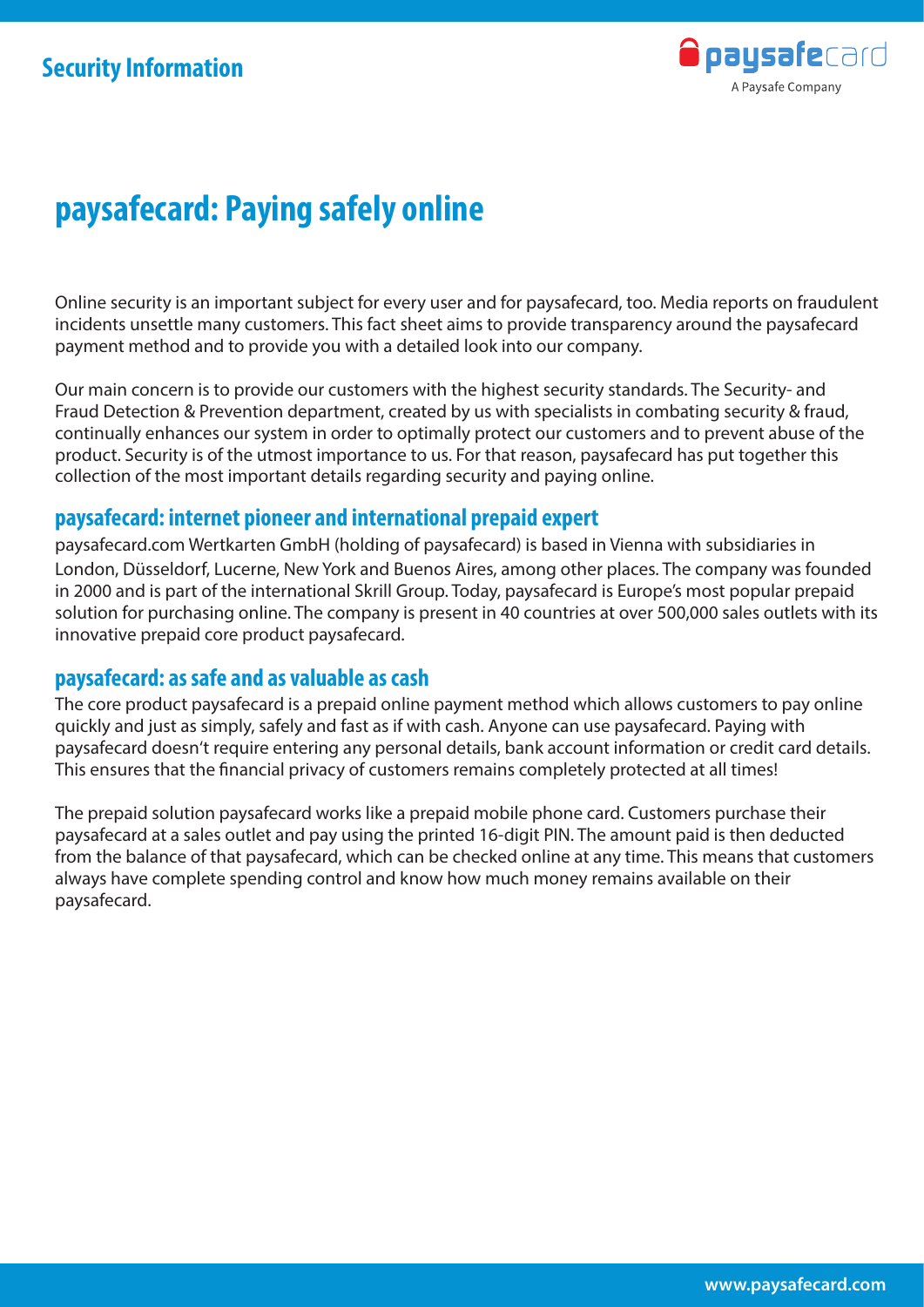

### **Using paysafecard is very simple**

paysafecard is a popular payment method at well-known merchants in the gaming, social media & communities, music, film and entertainment industries, as well as in many others. It is used by following three simple steps:

- **1.** Purchase paysafecard from a suitable sales outlet (such as a newsagent, petrol station, shop or prepaid card vending machine) which can be found on the website: https://www.paysafecard.com/sales-outlets. At the sales outlet the customer receives a printout with a 16-digit PIN worth the same as the paid amount.
- **2.** Click on the payment option "paysafecard" in the relevant online shop.
- **3.** Enter the 16-digit PIN printed on the card or printout. The payment has been completed.





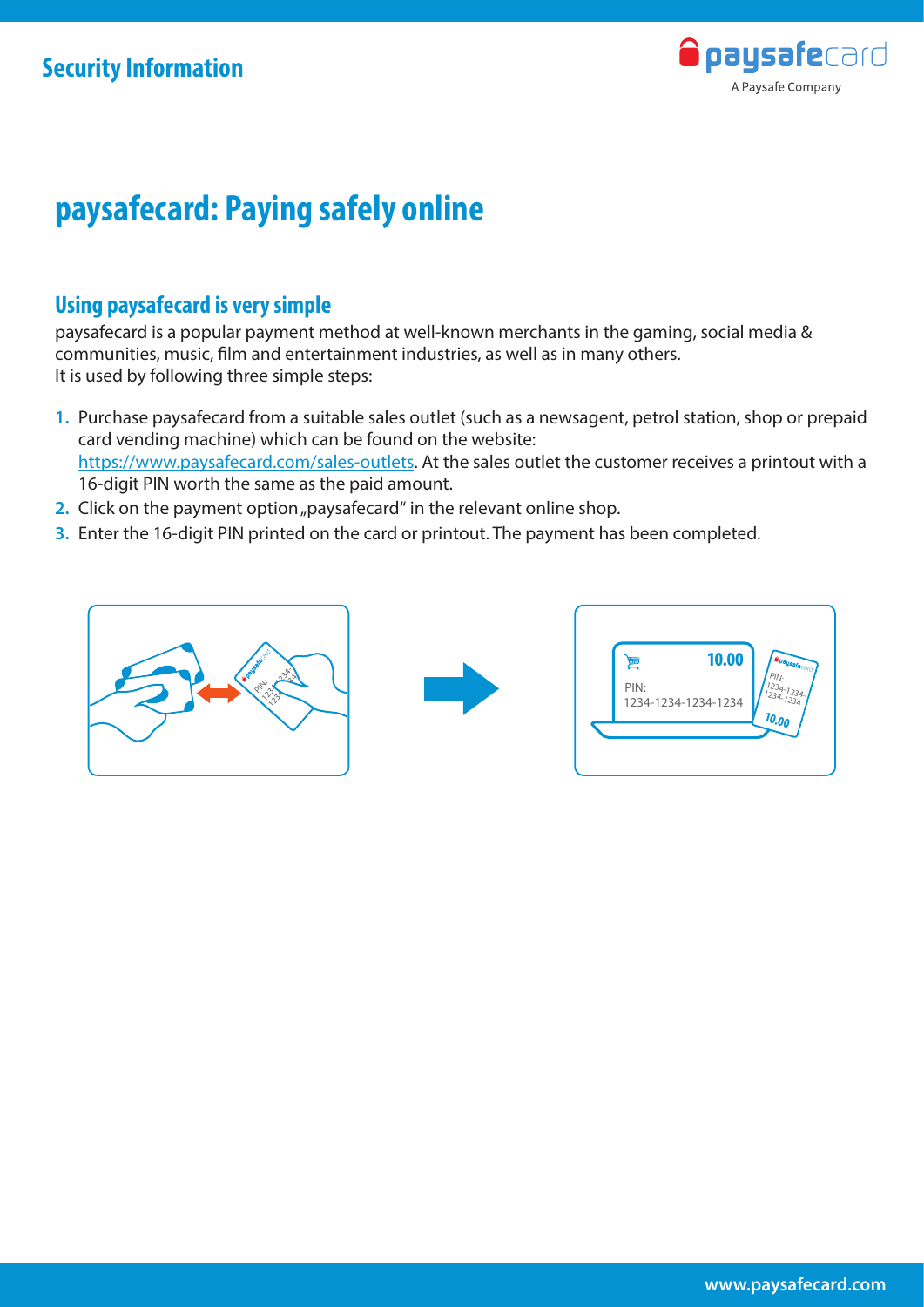

## **Tips on paying safely with paysafecard**

#### **1. Treat paysafecard like cash!**

paysafecard is safe and simple like cash - and just as valuable. Passing on paysafecard PINs to third parties allows them access to the credit you've already paid for. So treat paysafecard PINs with as much care as you do with cash.

#### **2. Only buy paysafecard from official distribution partners and online shops!**

Local authorised sales outlets can be found at https://www.paysafecard.com/sales-outlets Only ever buy paysafecard online from PIN shops authorised by us: https://www.paysafecard.com/pinshop

Stay away from parties pressuring you to purchase paysafecard unsolicited or to exchange it.

#### **3. Only ever pay with paysafecard at authorised online shops!**

Only ever enter a paysafecard PIN in the payment window of a paysafecard acceptance point. You can recognise an authorised paysafecard acceptance point by the following:

- > The payment window's internet address begins with https://customer.cc.at.paysafecard.com
- $\rightarrow$  The security certificate is issued to "customer.cc.at.paysafecard.com". You can check this by clicking on the padlock that's next to or inside your browser's address bar.



#### **4 user tips at a glance**

- 1. Treat paysafecard like cash!
- 2. Only buy from official distribution partners!
- 3. Only use PINs at authorised online shops!
- 4. Never pass on PINs!

#### **4. Keep paysafecard safe!**

Never pass on paysafecard PINs by e-mail or over the phone regardless of the reason given by someone asking or demanding you to do so.

paysafecard will never ask you for confidential details such as a PIN by e-mail, telephone or text message.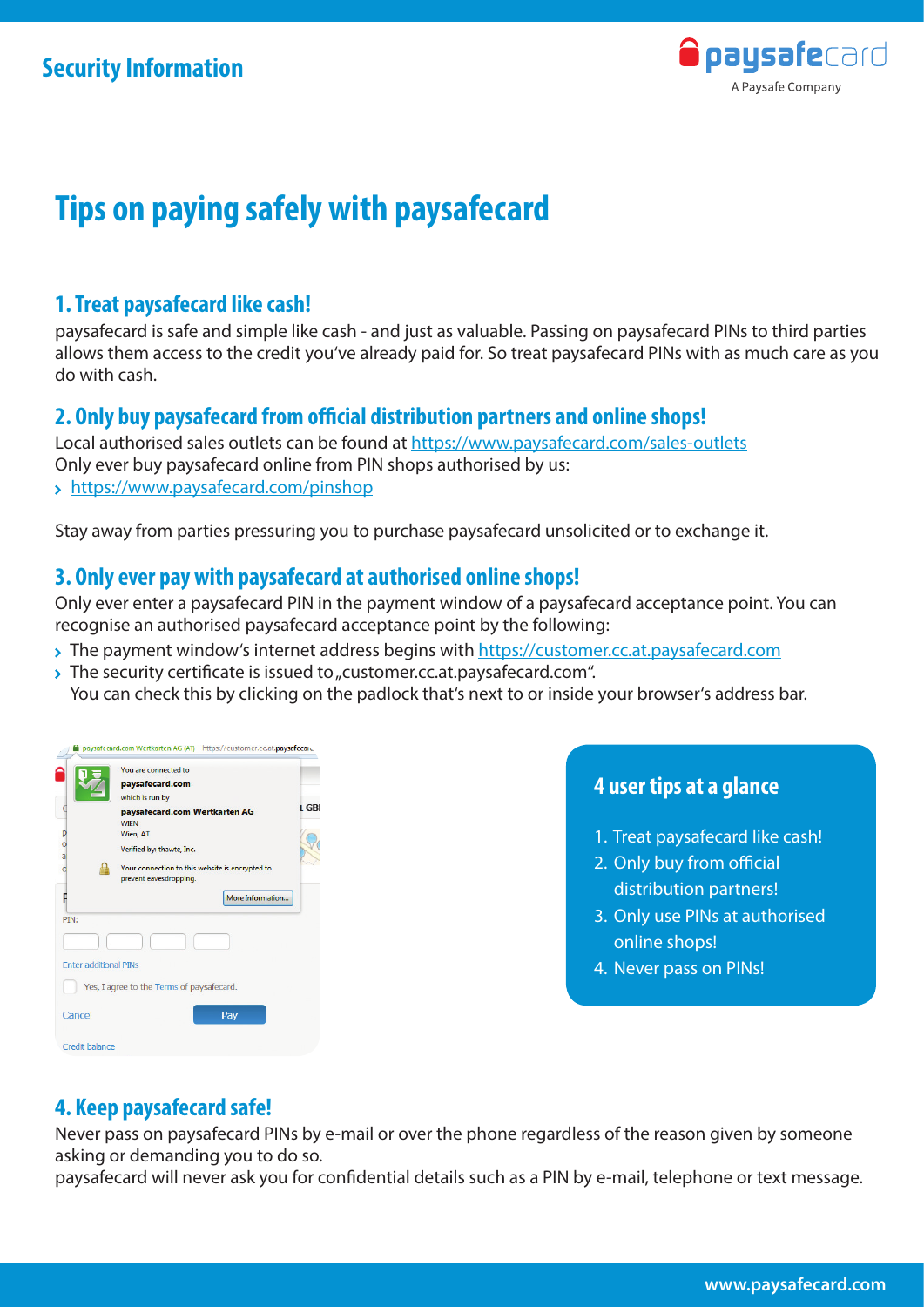

### **What paysafecard is actively doing against fraud**

Paying safely is a central concern in the online world. paysafecard is among those companies particularly engaged in this subject. Working in close cooperation with the responsible authorities and consumer protection agencies, paysafecard is dedicated to protecting users and merchants against fraud. The Fraud Detection & Prevention department, created by paysafecard with specialists in combating fraud, continually seeks out feasible risks and develops preventative measures on local and international levels:

- $\rightarrow$  Suspicious incidents are thoroughly analysed and reported to the authorities.
- paysafecard employees regularly attend seminars and conventions in order to be able to utilise international experience at an early stage.
- > The vouchers handed to customers by sales outlets have security tips printed on them in the language of that country.
- Updates on scams are automatically printed out for distribution personnel as they are detected for that region or beyond on a regular basis.
- New distribution partners, such as newsagents, are comprehensively informed and trained at the start of the partnership.

#### **Putting a stop to money laundering**

paysafecard is issued through an e-money licence awarded to the British subsidiary Prepaid Services Company Ltd. by the British Financial Conduct Authority (FCA). As an e-money institute, paysafecard is subject to the applicable EU supervisory regulations. Within this framework of regulatory supervision, compliance to money laundering regulations is also inspected. All paysafecard partners must successfully pass a compliance check before completion of contracts and they are thereafter regularly inspected in regard to their compliance to these regulations. Money transfers to bank accounts or other P2P transactions are not possible with paysafecard.

#### **Commitment beyond legal requirements**

paysafecard also works with prepaid credit card providers within the scope of selected partnerships. These prepaid credit cards may be topped up with paysafecard. Such providers are only accepted as contractual partners once it is ensured that the identity of their customers is verified in accordance with legal regulations. Moreover, through the use of particularly strict top-up limits and continual monitoring for suspicious transactions, paysafecard and these partners ensure the prevention of abuse, and in those cases where it does occur, that it is identified and pursued.